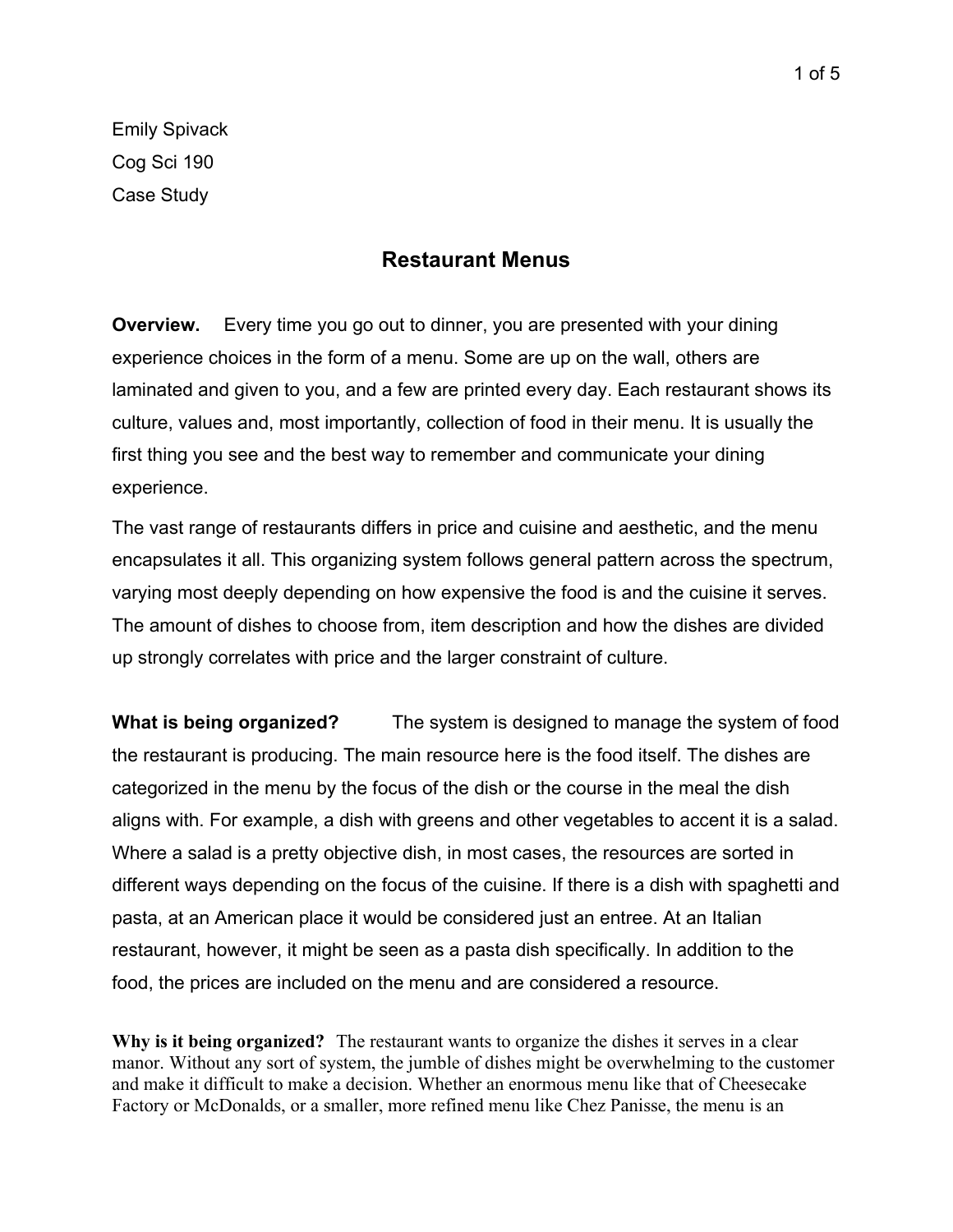architectural structure to highlight the distinctive factors of the dishes. In some restaurants, menus can also allow for mixing and matching of dishes to enhance the experience of the diner and indicating the possible prices for all options.

**How much is it being organized?** The granularity of the menu depends on the cuisine and price level of the restaurant. More high-end eating establishments tend to have very detailed descriptions of the dish. A big one is places naming the origins of the ingredients. Linguist Dan Jurafsky conducted a study with over 650 menus, and the most expensive places mention the origin of the ingredients "more than 15 times as often as inexpensive restaurants" (Jurafsky, 7). With that, they found that higher-end menus are more likely to talk about the Chef's choice over the diner's and tend to use "fancy words." Fancy really just means longer words, like "traditionally," "complements," and "tenderness," whereas cheaper restaurants shorten words like "sides" or "decaf" (Jurafsky, 9). Jurafsky and his colleagues found how specific words can be associated with the price of the dish, from type of food specifically to how many "appealing adjectives" are used, which tend to bring the price down significantly (Jurafsky, 9).

Inexpensive restaurants allow for more choices to the patron to mix and match for their meal and adjust the price accordingly. This can include size options, meat choices and the addition or reduction of "side dishes." More expensive restaurants, however, were found, in the research for both Jurafsky and this study, to have half as many dishes. Having fewer options is helpful in multiple ways. One of which is that the dishes prepared by higher-end restaurants tend to be more involved and take more preparation. By limiting options, it allows for more precise "mise en place" in the kitchen and more precise and delicious results. Fewer options also shows the diners the specialized tastes of the kitchen and that the chefs know what is best for the diners.

**When is it being organized?**For most establishments, menus are first organized at the opening of the restaurant. Others, like Chez Panisse or Gather, change weekly, monthly, or seasonally depending on the ingredients available. Cheaper food or menus from chain restaurants tend to stick to one menu with a few seasonal products, like the McRib from McDonald's or the Pumpkin Spice Latte from Starbucks.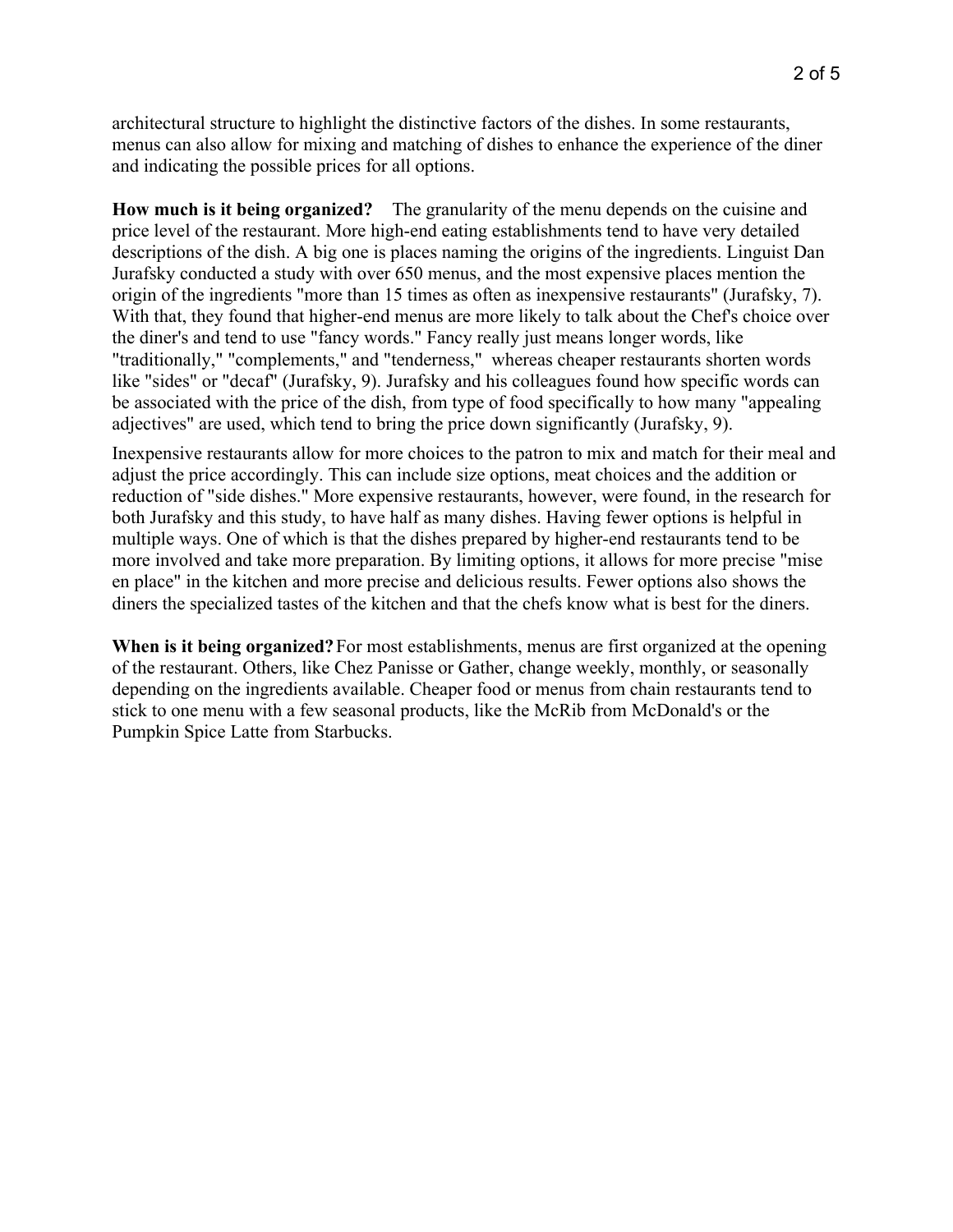

**Figure 1.** Spectrum of Menus from pricing to specificity

**How or by whom is it being organized?** Each restaurant is unique, but there are a few trends that can be extrapolated. Asian and most non-Western cuisine have menus organized by the type of dish. With Chinese restaurants, usually regardless of price, dishes fall under headers such as noodles, vegetables, or chicken. Sushi menus categorize by the type of dish, like Nigiri or rolls, as well as other types of food like small plates or noodle dishes. There are often Chef's Specials across the board, with a blend of genres or seasonal characters. American and European menus tend to organize by the course of the meal the dish falls into, such as Appetizers, Entrées, or Dessert. Some specify the main dishes as well, like Sandwiches or Surf & Turf.

This pattern reveals the cultural constraints on this organizing system. Eastern countries have a more interpersonal culture, with an emphasis on the group and the social consequences of individual actions. In Eastern cuisine, dishes are meant to be shared, so the order is for the table. Western cultures are focused on the individual experience and everything in context with the self, so in American or European restaurants, the meals are individualized. Of course, sharing is permitted, but the servings are single-sized as opposed to most non-Western restaurants where things come in large plates.

Within the culture constraint on restaurant menus, we see a further specification of socioeconomic status constraining the system. Menus for cuisine outside of the Euro-American realm, like Asian and Latino cuisine, usually always follow suit with the lower-end menu structure. People from these countries tend to be in lower socio-economic status in America, bringing food prices down so their constituents can afford the food. This pattern shows a correlation with the less-specific, lower-end restaurant menu structure, regardless of the restaurant's actual price, purely because of the socio-economic constraint on the culture itself.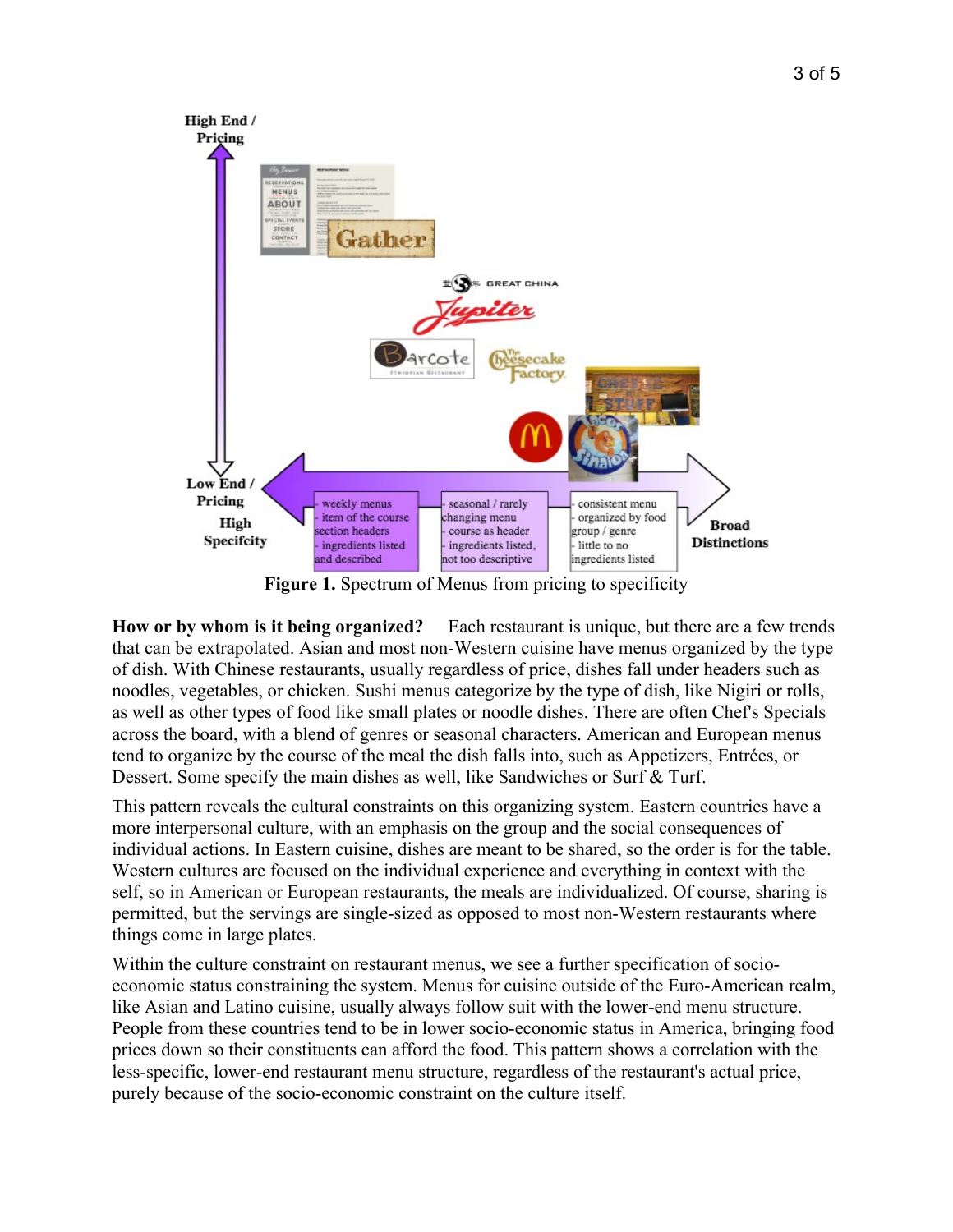**Other Considerations.** Like any research, the structures found in this study fits most menus it looked into, but there are always a few outliers that can put these observations into question. Most fusion restaurants, for example, are classified as a blend of Asian cuisine with American dishes, so how are these menus organized? It varies but they do tend to lean to the Americanized structure of organizing by course rather than ingredient.

Cheaper restaurants may still have a lot of options, but some are getting more descriptive about ingredients. McDonalds' online menu, for example, has recently made a move to step out of its cheap fast-food class by having a paragraph description for each dish. The Egg White Delight McMuffin is listed as "Made with 100% freshly grilled egg whites, extra lean Canadian bacon, smooth white cheddar and a warm, freshly toasted English muffin. The Egg White Delight is 280 calories and packed with protein." Additionally, there is a picture and descriptor of each ingredient in the sandwich. This is much different than the scale of what McDonalds falls into, however, it proves the model of expensive versus inexpensive menus. This shift shows McDonalds trying to promise a high-dining experience with much lower prices, however, customers are not fooled by this change. The ingredients do not come from the organic farmer's markets or high-end sources like other establishments who use this form do; but we can give them some credit for trying.